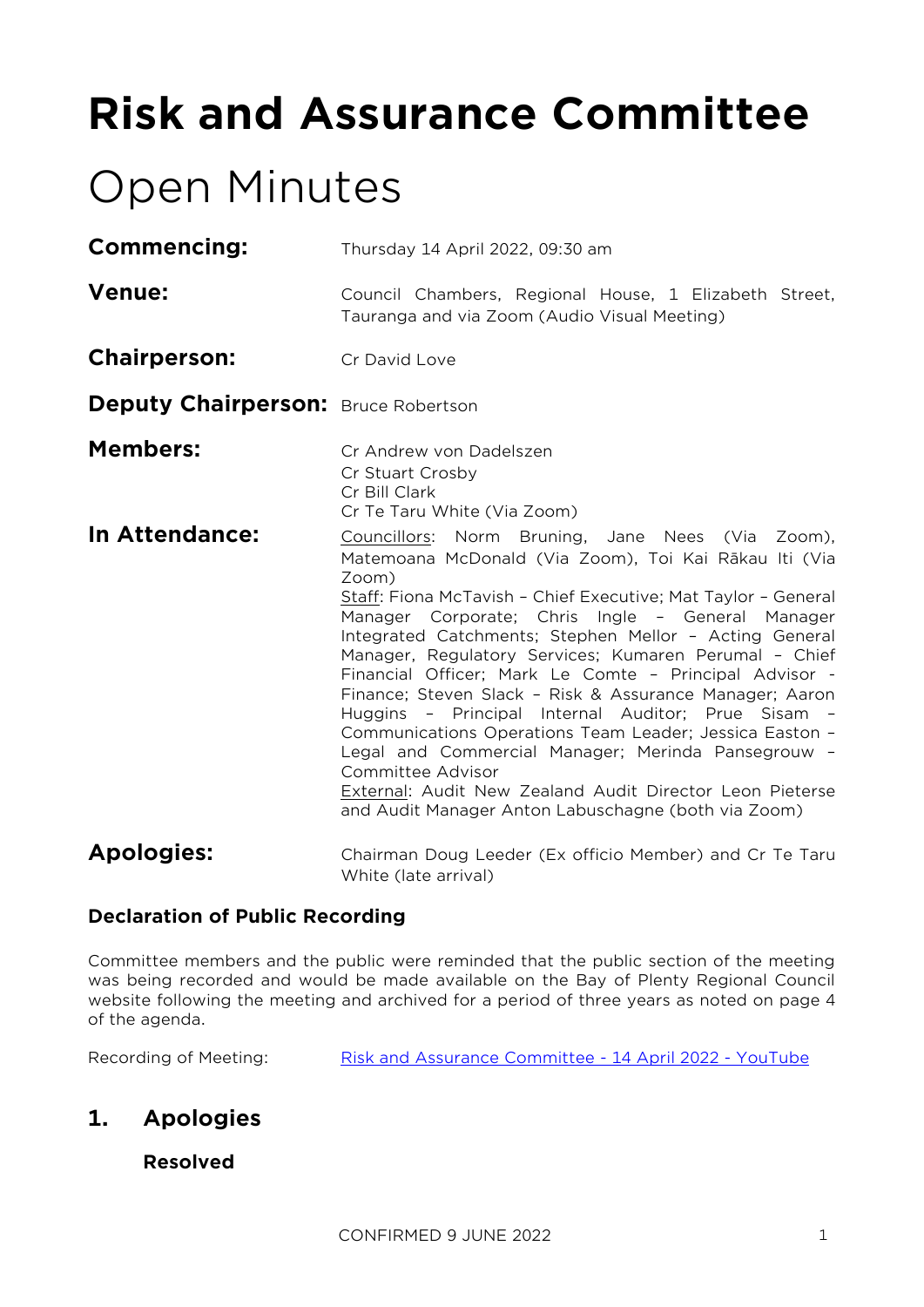#### **That the Risk and Assurance Committee:**

**1 Accepts the apologies from Chairman Doug Leeder and Cr Te Taru White (for late arrival) as tendered at the meeting.**

#### **Love/von Dadelszen CARRIED**

## **2. Declarations of Conflicts of Interest**

Cr Stuart Crosby: Item 7.1 Audit New Zealand Report on the audit of the Bay of Plenty Regional Council for the year ended 30 June 2021 (Quayside Board Director)

Bruce Robertson: Item 7.1 Audit New Zealand Report on the audit of the Bay of Plenty Regional Council for the year ended 30 June 2021 (Chairperson of the Timaru District Council Audit Committee; member of the Tauranga City Council Strategic Risk and Audit Committee)

### **3. Minutes**

#### **Minutes to be Confirmed**

#### **3.1 Risk and Assurance Committee Minutes - 2 December 2021**

#### **Resolved**

**That the Risk and Assurance Committee:**

**1 Confirms the Risk and Assurance Committee Minutes - 2 December 2021 as a true and correct record.**

> **von Dadelszen/Robertson CARRIED**

#### **4. Reports**

#### **Information Only**

#### **4.1 Audit New Zealand Report on the audit of the Bay of Plenty Regional Council for the year ended 30 June 2021**

Presented by: Chief Financial Officer, Kumaren Perumal and Audit New Zealand (Audit NZ) Audit Director Leon Pieterse and Audit Manager Anton Labuschagne.

#### **Key Points – Audit NZ:**

- Issued an unmodified audit report dated 16 December 2021
- Confirmed that the revaluation of Council's assets was carried out appropriately and was fairly stated in the financial stratements. With regard to the fair value assessment over the rivers and drainage asset class, agreed with the conclusion that it was not material to the financial statements and that no further revaluations were required as at 30 June 2021
- Revaluation of Council's Put Option: was satisfied that the revaluation (process and liabilities) had been performed in accordance with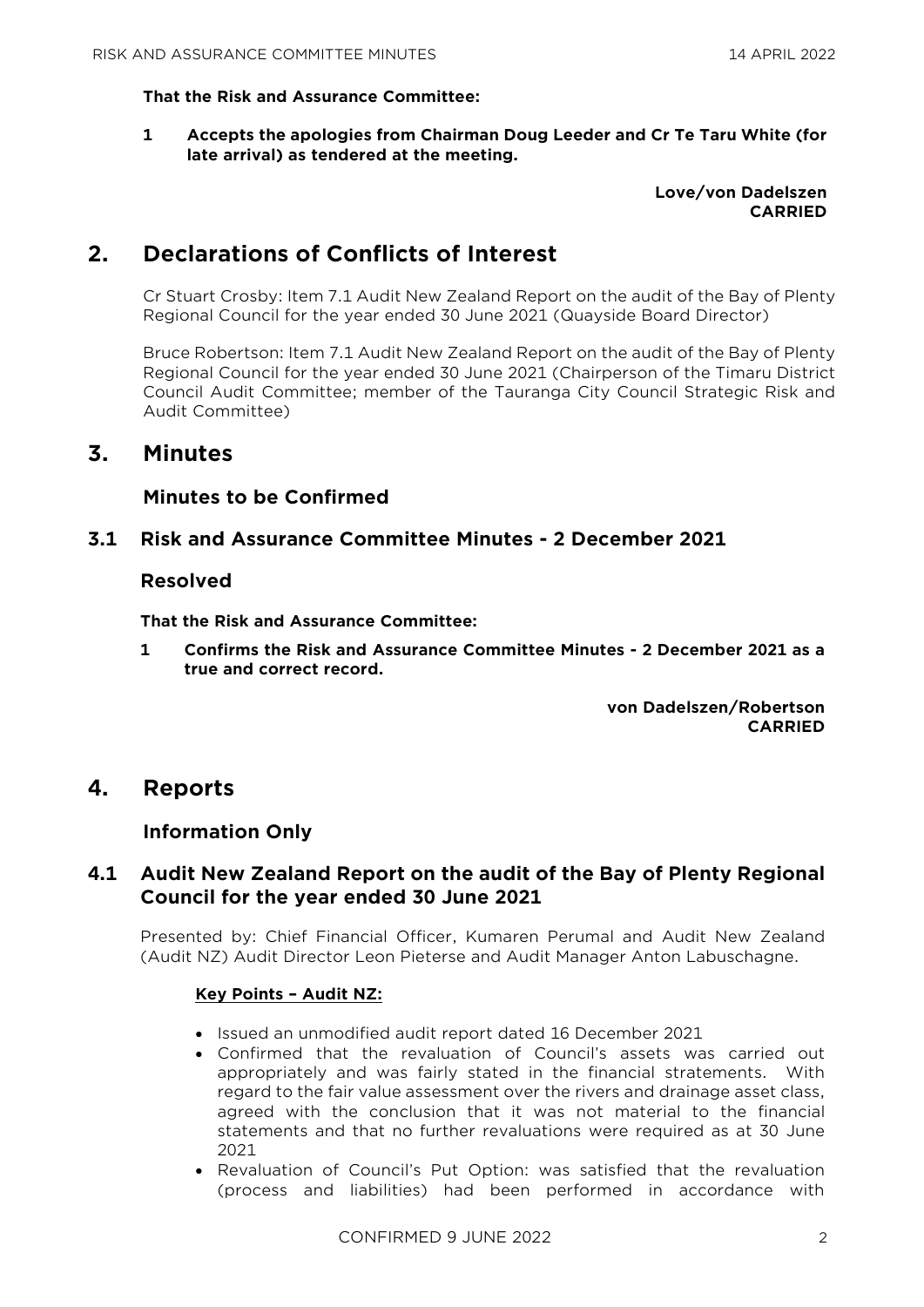appropriate accounting standards and that the value of the liability reflected fair value

• KPMG Audit of Port of Tauranga Limited: prior period errors, which flowed through to Bay of Plenty Regional Council, had been updated in the final financials and was correctly disclosed as a prior period error.

#### **Key Points - Members:**

- Acknowledged the impact of Covid-19 over the past two years
- In terms of the Audit arrangements, highlighted that it was critical to identify any potential issues early in the process
- Bus patronage performance measure: noted that a standard approach was currently being developed by Audit NZ which involved the introduction of additional procedures. Since this has signalled that the nature of the recommendation regarding a Type 2 report would be amended accordingly, it would be appreciated if ongoing updates from Audit NZ were provided as the matter progressed
- Noted that the Internal Audit Team was currently reviewing Council's Fraud Policy/Practice
- Recognised the audit challenges faced due to the complexity of a multi group structure involved
- Requested that finalisation of the 2021/2022 Audit Plan be expedited as a priority, preferably by mid-May 2022 and prior to the next Risk and Assurance Committee scheduled for June 2022
- Highlighted that timely sign-off of the 2021/2022 Audit Plan would allow open/proper discussion regarding potential risks/issues affecting the Annual Report and also enable clear logistical arrangements in preparation for the imminent Local Government Elections in October 2022.

#### **Resolved**

#### **That the Risk and Assurance Committee:**

- **1 Receives the report, Audit New Zealand Report on the audit of the Bay of Plenty Regional Council for the year ended 30 June 2021**
- **2 Delegates to the Chair and Deputy Chair of the Risk and Assurance Committee approval of the 2021/2022 Audit Plan.**

**von Dadelszen/Clark CARRIED**

#### **4.2 Chairperson's Report**

Presented by: General Manager, Corporate Mat Taylor who updated Committee members on the Risk and Assurance Committee's Work Programme for the remainder of 2022:

#### **Key Points:**

- Highlighted the Draft Annual Report Review 2021/2022 to be received by the Risk and Assurance Committee at its September 2022 meeting
- Draft letter of representation on the Annual Report Review 2021/2022 would also be presented at the September 2022 meeting to enable the provision of sufficient information to provide confidence/assurance to the new Council elected in October 2022 regarding the process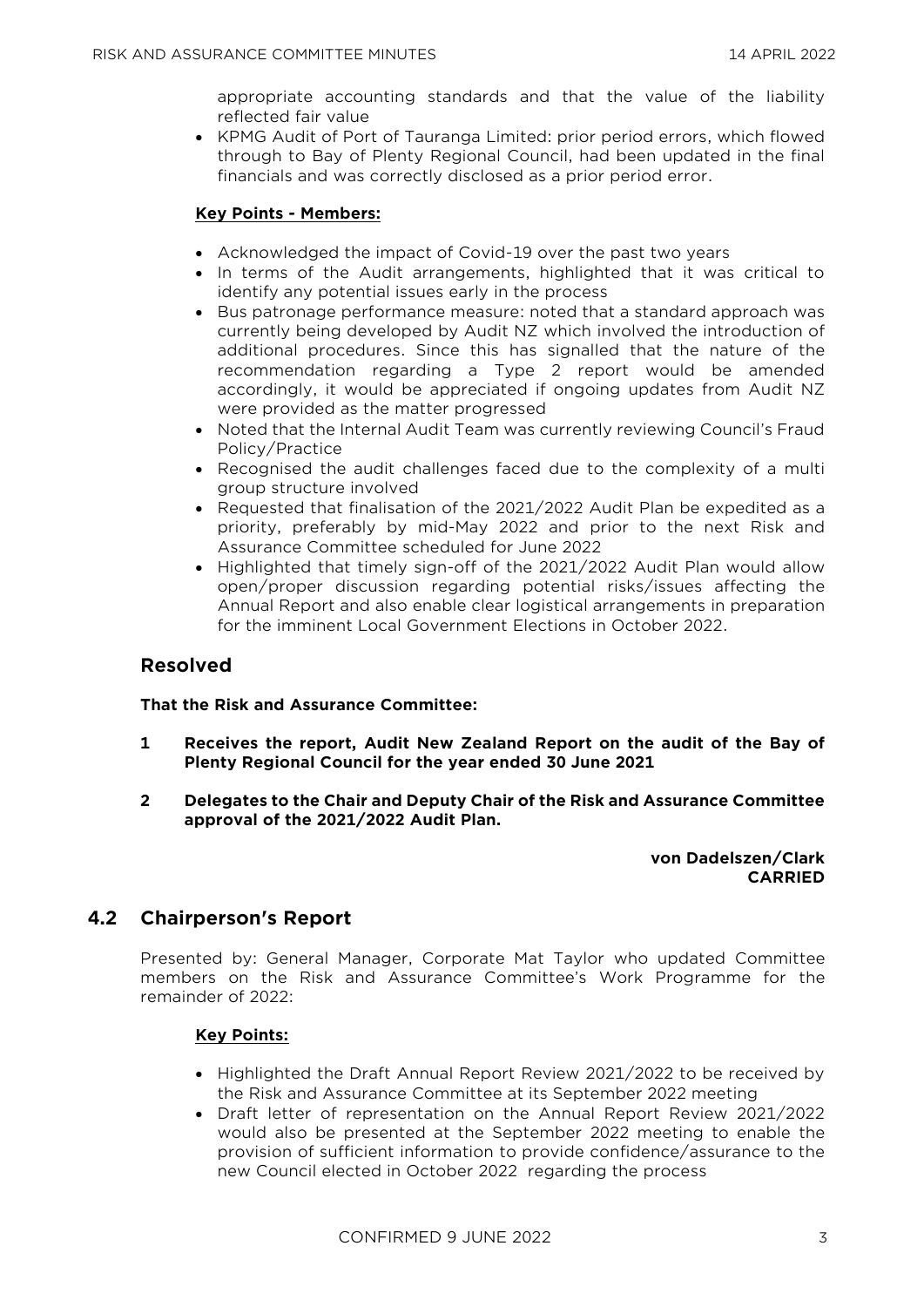#### **Key Points - Members:**

• Due to the nature of having to account for a Group/various subsidiaries, reiterated the importance of being made aware of potential issues ("frontloading" concerns) in a timely manner to enable staff to address matters well-timed for sign-off.

#### **Resolved**

**That the Risk and Assurance Committee:**

**1 Receives the report, Chairperson's Report.**

#### **Love/von Dadelszen CARRIED**

#### **4.3 Internal Audit Update**

Presented by: Aaron Huggins, Principal Internal Auditor and Steve Slack, Risk & Assurance Manager.

#### **Key Points - Members:**

- Expressed appreciation for the progress made with the Internal Audit Programme
- Noted that two actions relating to Procurement was still open/in progress as workplans were underway to address these actions
- Acknowledged that the Digital Team, amidst the busy Covid-19 period, had successfully rolled out the Authenticator Programme, providing another layer of security for the organisation.

#### **Key Points - Staff:**

• Confirmed that the ongoing Covid-19 situation had impacted the Digital Team who had been extremely busy during the Covid period supporting the organisation to successfully work remotely; hence affecting completion of the ICT Security Review (from the 2020/21 Internal Audit Plan). Assured Committee members that suitable back-up was in place to ensure that from an ICT perspective, security was being maintained

#### **Resolved**

#### **That the Risk and Assurance Committee:**

**1 Receives the report, Internal Audit Update.**

#### **Robertson/von Dadelszen CARRIED**

#### **4.4 Draft Terms of Reference - Efficiency and Effectiveness Reviews**

Presented by: Kumaren Perumal – Chief Financial Officer and Mark Le Comte – Principal Advisor – Finance.

#### **Key Points - Members:**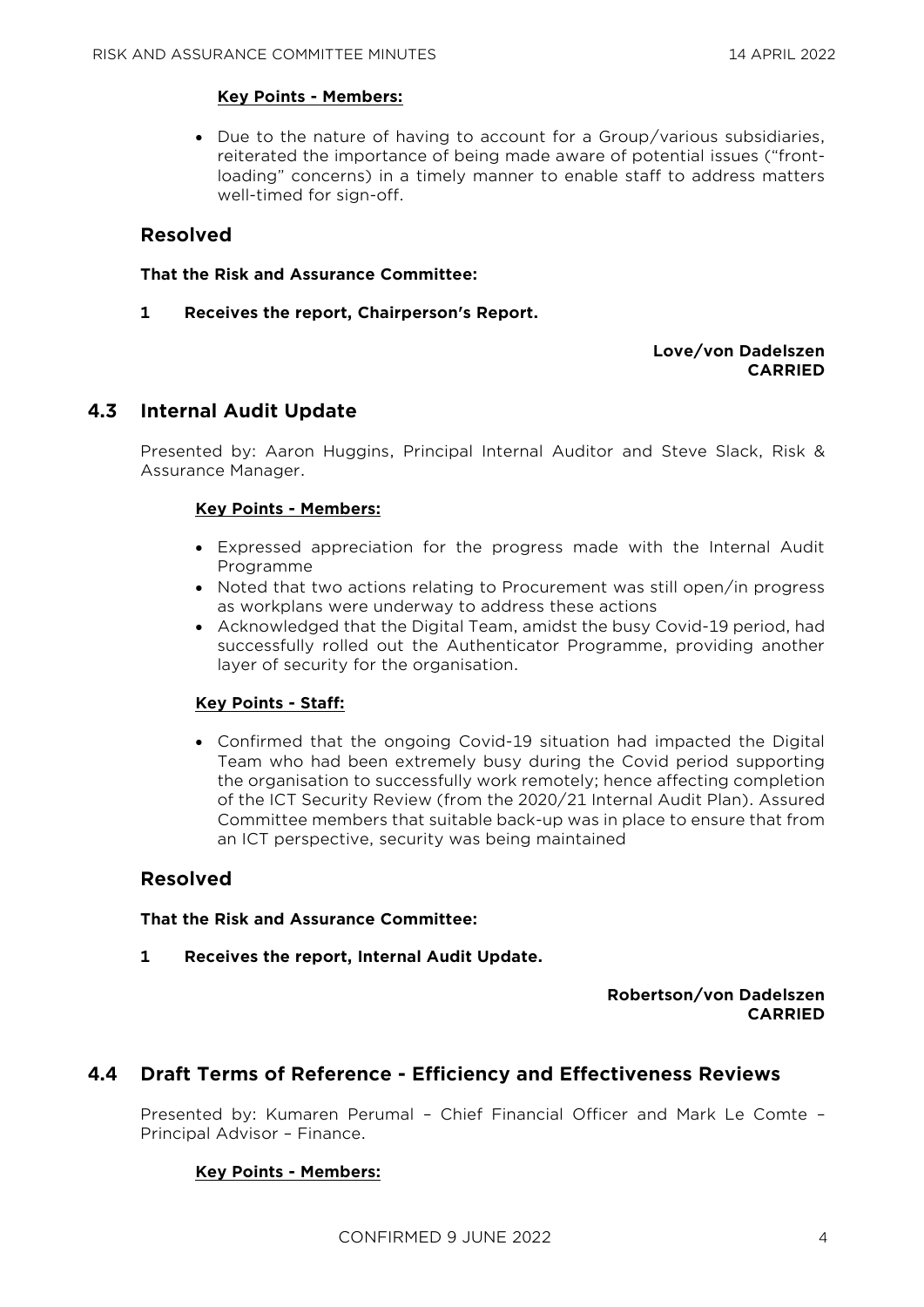- Seeking efficiency and effectiveness aligned with the requirements of the Local Government Act
- Encouraged staff to provide trend analysis in future financial reports to enable elected members to make informed decisions based on historic data/trends
- Considered benchmarking as a useful tool. Council should be strong advocates to benchmark with peers/relevant industries to enable the identification of opportunities for improvement/provide comfort and optimise where possible, particularly in the current challenging economic climate
- As part of seeking efficiency and effectiveness, needed to evaluate and decide on matters no longer required/assess how Council could do things differently/better as conditions/scenarios kept changing
- Accepted that the practical implementation of the Terms of Reference would be in the approach, namely the "how" and the "what"
- In order to be more efficient/effective, Council needed to focus on opportunities; looking at both scale and collaboration
- The culture in local government of "having to spend the budget" needed to be reviewed/aligned with a private sector approach, i.e. focussing on savings
- Ultimately the responsibility rested with Elected Members: projects requested through the Long Term Plan/Annual Plan processes required more due diligence/rigor/sufficient discussion/thinking time to enable clear direction given to staff.

#### **Key Points - Staff:**

• The direction and guidance highlighted by Committee members regarding future planning processes and reporting would assist with continuous improvement and increase in standards of performance to achieve the desired outcomes.

#### **Resolved**

#### **That the Risk and Assurance Committee:**

- **1 Receives the report, Draft Terms of Reference - Efficiency and Effectiveness Reviews.**
- **2 Recommends that the Efficiency and Effectiveness Terms of Reference are referred to the Council to be established following the Triennium elections to be added to the work programme.**

**von Dadelszen/Robertson CARRIED**

## **5. Public Excluded Section**

#### **Resolved**

**Resolution to exclude the public**

**1 Excludes the public from the following parts of the proceedings of this meeting as set out below:**

**The general subject of each matter to be considered while the public is excluded, the reason for passing this resolution in relation to each matter, and**